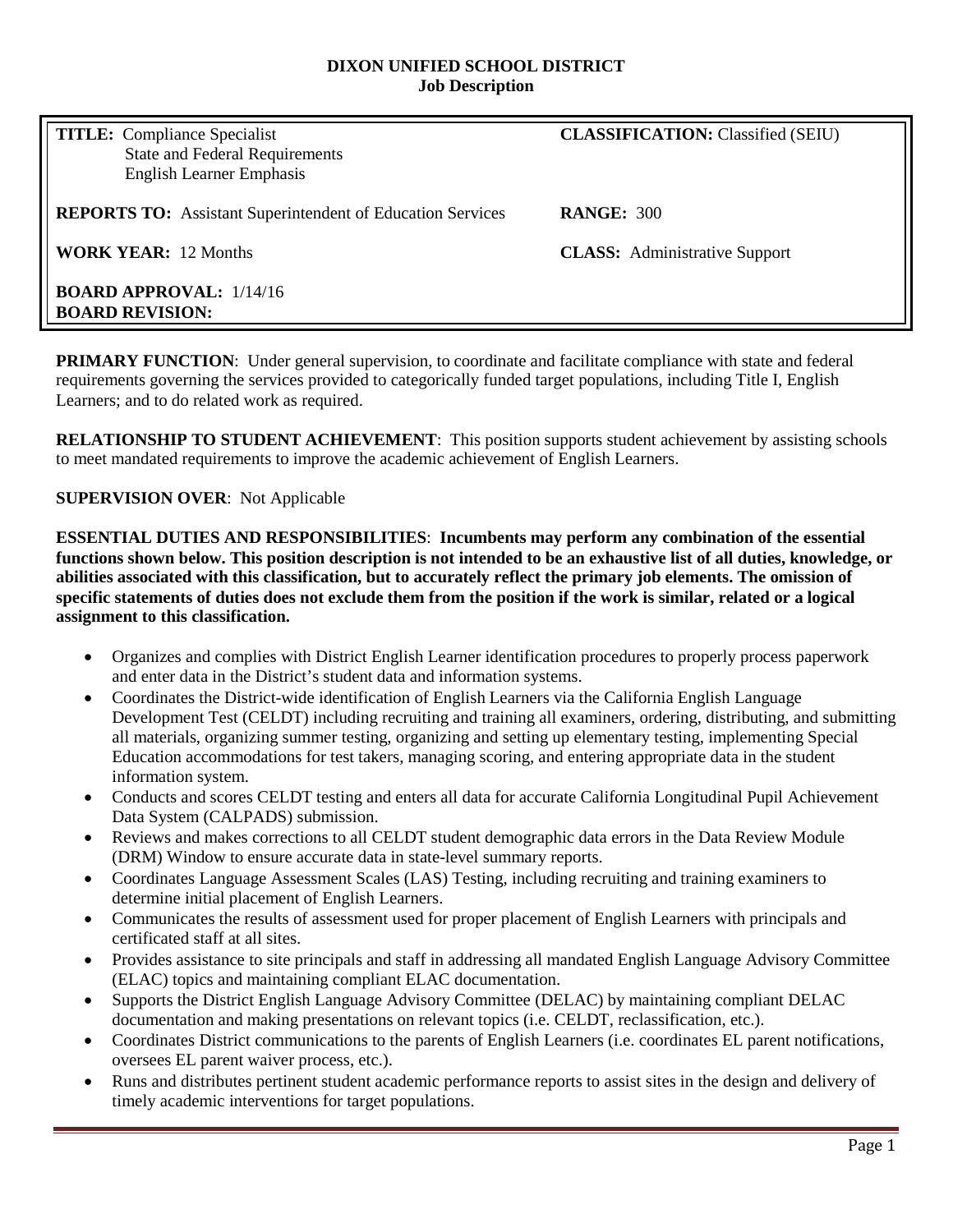- Coordinates District-wide reclassification of English Learners including completion and distribution of required paperwork, parent contact, data entry, and ceremony planning.
- Oversees the implementation of reclassification criteria and monitors catch-up plans for long-term English Learners.
- Coordinates with site administration, office staff, and vendors in the research, ordering, preparation, inventory, delivery, and transfer of all K-6 instructional materials.
- Assists in the coordination of the annual Williams Settlement compliance visit.
- Collaborates and coordinates with administration at school sites in developing and maintaining a District-wide accountability and tracking system for instructional materials.
- Coordinates the removal of obsolete materials by working with administrators, teachers, the Governing Board and outside agencies to implement the appropriate schedules and protocol.
- Provides teachers with the necessary curricula and materials for District-coordinated professional development, grade level changes, and summer school instruction.
- Co-leads the collection, upload, and electronic submission of all required compliance documentation to the California Accountability & Improvement System (CAIS) for Federal Program Monitoring (FPM) online and inperson reviews.
- Assists with state and federal reporting and self-assessment processes (i.e. English Learner Subgroup Self-Assessment (ELSSA), R-30 Language Census, etc.).
- Cross trains with the Compliance Specialist, State and Federal Requirements, Data Facilitator Emphasis.
- Collaborates with and supports site personnel designated to coordinate English Learner programs and services.
- Cares for, supervises, controls, and protects students in a manner commensurate to assigned duties and responsibilities.
- Completes other reasonable duties as assigned.

# **TRAINING, EDUCATION, AND EXPERIENCE:**

- High school diploma or the equivalent.
- Associate Degree or a minimum of 60 units from a WASC accredited college or university desirable.
- Experience with student information systems, preferably AERIES.
- Experience with student achievement data systems (Datawise, EduSoft, Data Director, etc.).
- Three or more years' experience working with English Learner students in a school setting.
- Experience in public school activities and programs which promote improving academic achievement desirable.

# **LICENSES AND OTHER REQUIREMENTS:**

- Valid California Driver's License, insurable status by the District's carrier, and the use of a personal vehicle.
- Fingerprint/criminal justice clearance.
- Possession of a negative TB risk assessment certificate and, if risk factors are identified, a negative TB examination, that is no more than 60 days old and renewable at least once every four years.

# **KNOWLEDGE AND ABILITIES: The following outline of essential knowledge, abilities, and physical requirements is not exhaustive and may be supplemented as necessary in accordance of the job.**

# KNOWLEDGE OF\*:

- Policies and objectives of assigned programs and activities.
- Applicable sections of the California Education Code, CCR Title 5, NCLB, and 34 CFR.
- Record-keeping and organizational skills.
- Oral, writing, and public speaking skills.
- Computer procedures, software, and applications.
- Problem-solving skills.

# ABILITY TO\*:

• Communicate effectively in English; Spanish desirable.